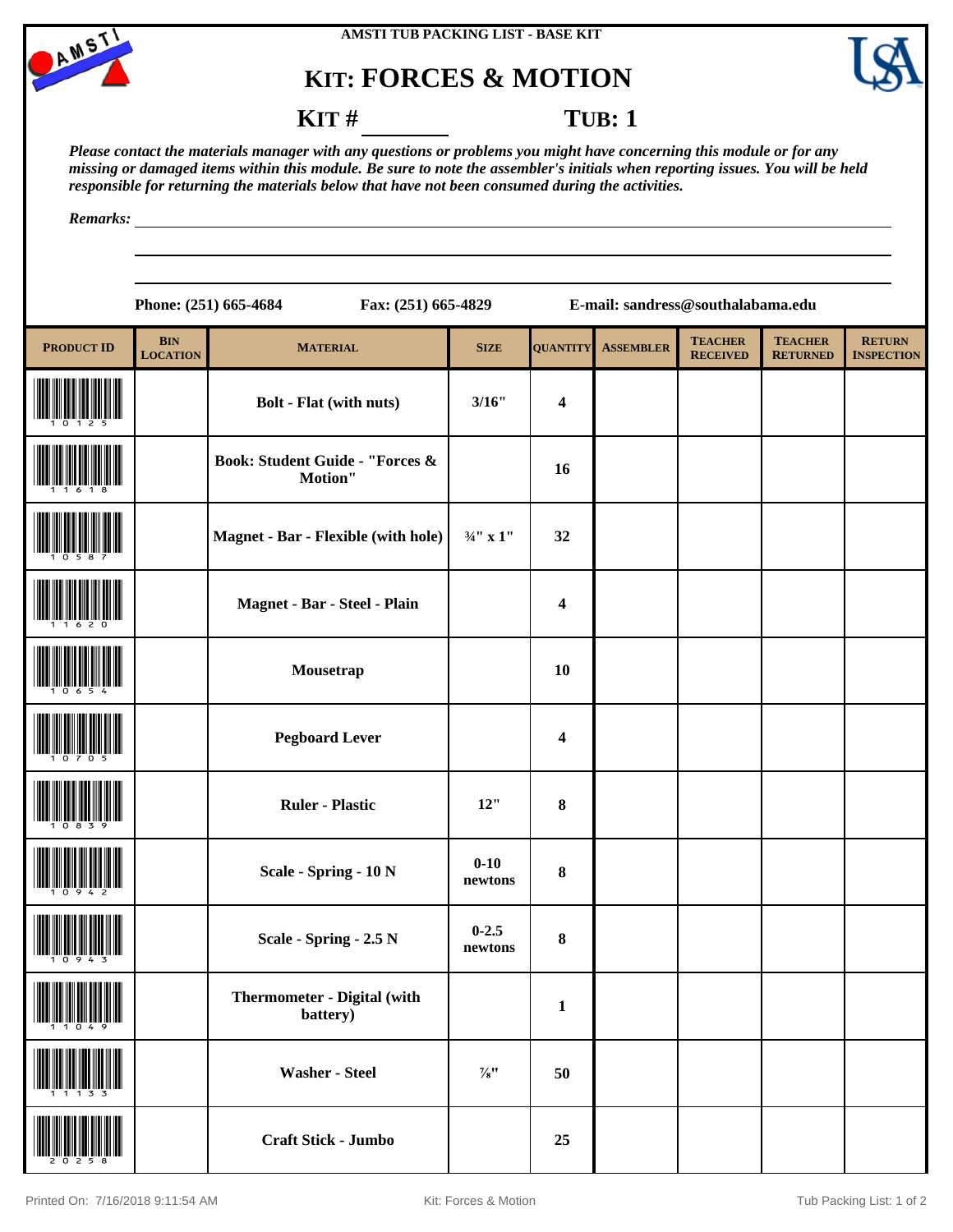|                                                                  | Dot - Adhesive - Blue                                 | $\frac{3}{4}$ !!                | 40           |  |  |
|------------------------------------------------------------------|-------------------------------------------------------|---------------------------------|--------------|--|--|
|                                                                  | Dot - Adhesive - Red                                  | $\frac{3}{4}$ !!                | 40           |  |  |
|                                                                  | <b>Electrical Tie (for mousetrap</b><br>activity)     | $11"$                           | 100          |  |  |
|                                                                  | Line - Nylon - Braided - Black - 12<br><b>lb</b> Test | 60 yds                          | $\mathbf{1}$ |  |  |
|                                                                  | Paper Clips - Jumbo                                   | pack of 100                     | $\mathbf 2$  |  |  |
|                                                                  | Pin - Straight - Round                                | $1\frac{1}{2}$                  | $\bf 8$      |  |  |
|                                                                  | <b>Rubber Band</b>                                    | #32                             | 50           |  |  |
|                                                                  | Sand Paper - Coarse (60 grit)                         | $9"$ x 11"                      | $\pmb{8}$    |  |  |
|                                                                  | Sand Paper - Fine (150 grit)                          | $9"$ x 11"                      | 10           |  |  |
|                                                                  | Straw - Jumbo - Wrapped                               | $7^{1/2}$                       | 10           |  |  |
| <b>THE REAL PROPERTY AND IN</b><br><b>A MARIJI A MARIJI U UM</b> | <b>String - Super Twine</b>                           | 200'                            | $\mathbf 1$  |  |  |
|                                                                  | <b>Tape - Adding Machine - White</b>                  | $1\frac{3}{4}$ " x 100'<br>roll | $\mathbf{1}$ |  |  |
|                                                                  | <b>Tape - Masking</b>                                 | $\frac{3}{4}$ !!                | $\mathbf 2$  |  |  |
|                                                                  | <b>Wax Paper</b>                                      | $75'$                           | $\mathbf{1}$ |  |  |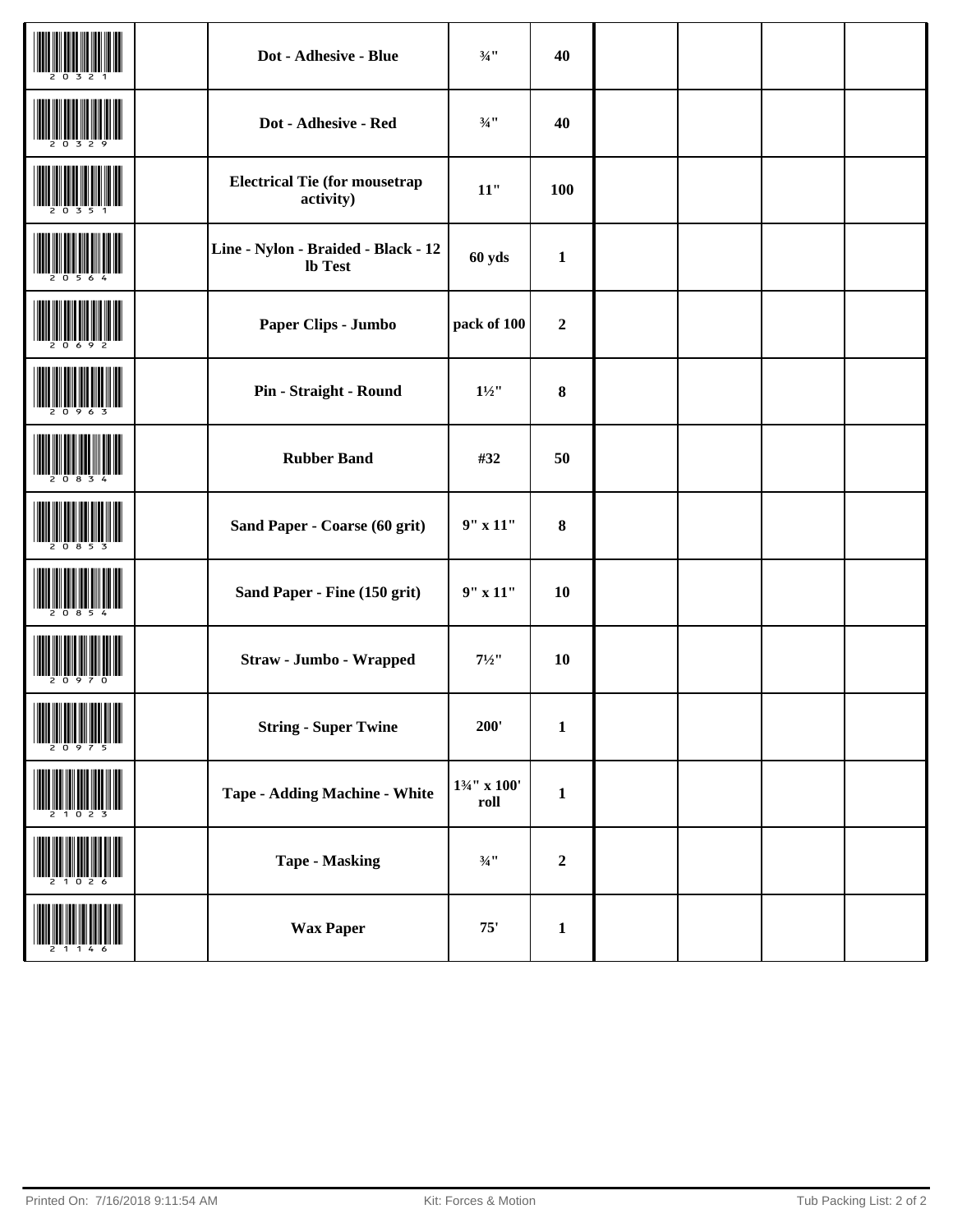

### **AMSTI TUB PACKING LIST - BASE KIT**

## **KIT: FORCES & MOTION**



**KIT** # **TUB: 2** 

*Please contact the materials manager with any questions or problems you might have concerning this module or for any missing or damaged items within this module. Be sure to note the assembler's initials when reporting issues. You will be held responsible for returning the materials below that have not been consumed during the activities.*

*Remarks:*

**Phone: (251) 665-4684 Fax: (251) 665-4829 E-mail: sandress@southalabama.edu**

| <b>PRODUCT ID</b> | <b>BIN</b><br><b>LOCATION</b> | <b>MATERIAL</b>                                       | <b>SIZE</b>      | <b>QUANTITY</b>  | <b>ASSEMBLER</b> | <b>TEACHER</b><br><b>RECEIVED</b> | <b>TEACHER</b><br><b>RETURNED</b> | <b>RETURN</b><br><b>INSPECTION</b> |
|-------------------|-------------------------------|-------------------------------------------------------|------------------|------------------|------------------|-----------------------------------|-----------------------------------|------------------------------------|
|                   |                               | <b>Washer - Flat</b>                                  | #10              | 200              |                  |                                   |                                   |                                    |
|                   |                               | <b>Balance - Digital</b>                              |                  | $\overline{2}$   |                  |                                   |                                   |                                    |
|                   |                               | <b>Ball - Steel</b>                                   | $1"$             | $\boldsymbol{2}$ |                  |                                   |                                   |                                    |
|                   |                               | <b>Book: Student Guide - "Forces &amp;</b><br>Motion" |                  | 16               |                  |                                   |                                   |                                    |
|                   |                               | Clamp Holder - V-Jaw - Small                          |                  | $\boldsymbol{2}$ |                  |                                   |                                   |                                    |
|                   |                               | <b>Compass - Magnetic</b>                             |                  | $\bf 8$          |                  |                                   |                                   |                                    |
|                   |                               | <b>Cutter - Wire</b>                                  |                  | $\mathbf{1}$     |                  |                                   |                                   |                                    |
|                   |                               | <b>Fan - Battery Powered</b>                          |                  | 20               |                  |                                   |                                   |                                    |
|                   |                               | <b>Power Source - Digital Balance</b>                 |                  | $\boldsymbol{2}$ |                  |                                   |                                   |                                    |
|                   |                               | <b>Stand Base (with pole)</b>                         |                  | $\mathbf 2$      |                  |                                   |                                   |                                    |
|                   |                               | <b>Timer - Student</b>                                |                  | 16               |                  |                                   |                                   |                                    |
|                   |                               | <b>Battery</b>                                        | ${\bf A}{\bf A}$ | 40               |                  |                                   |                                   |                                    |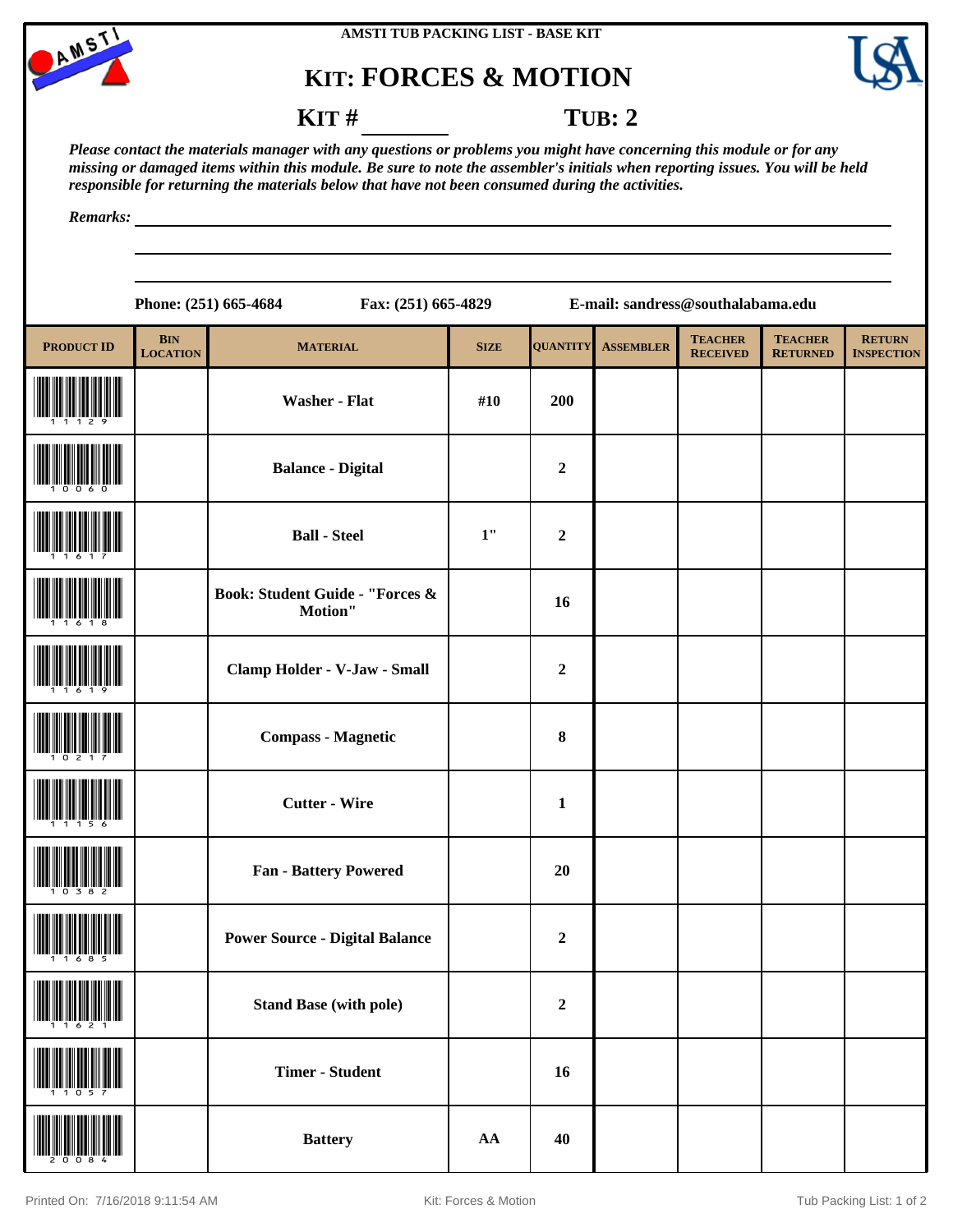| 2 0 2 8 1 | <b>Cup - Plastic</b>          | 10 <sub>oz</sub>      | 30 |  |  |
|-----------|-------------------------------|-----------------------|----|--|--|
| 2 1 1 5 2 | Wire - Hook-Up - Coated - #22 | $100'$ (full<br>roll) |    |  |  |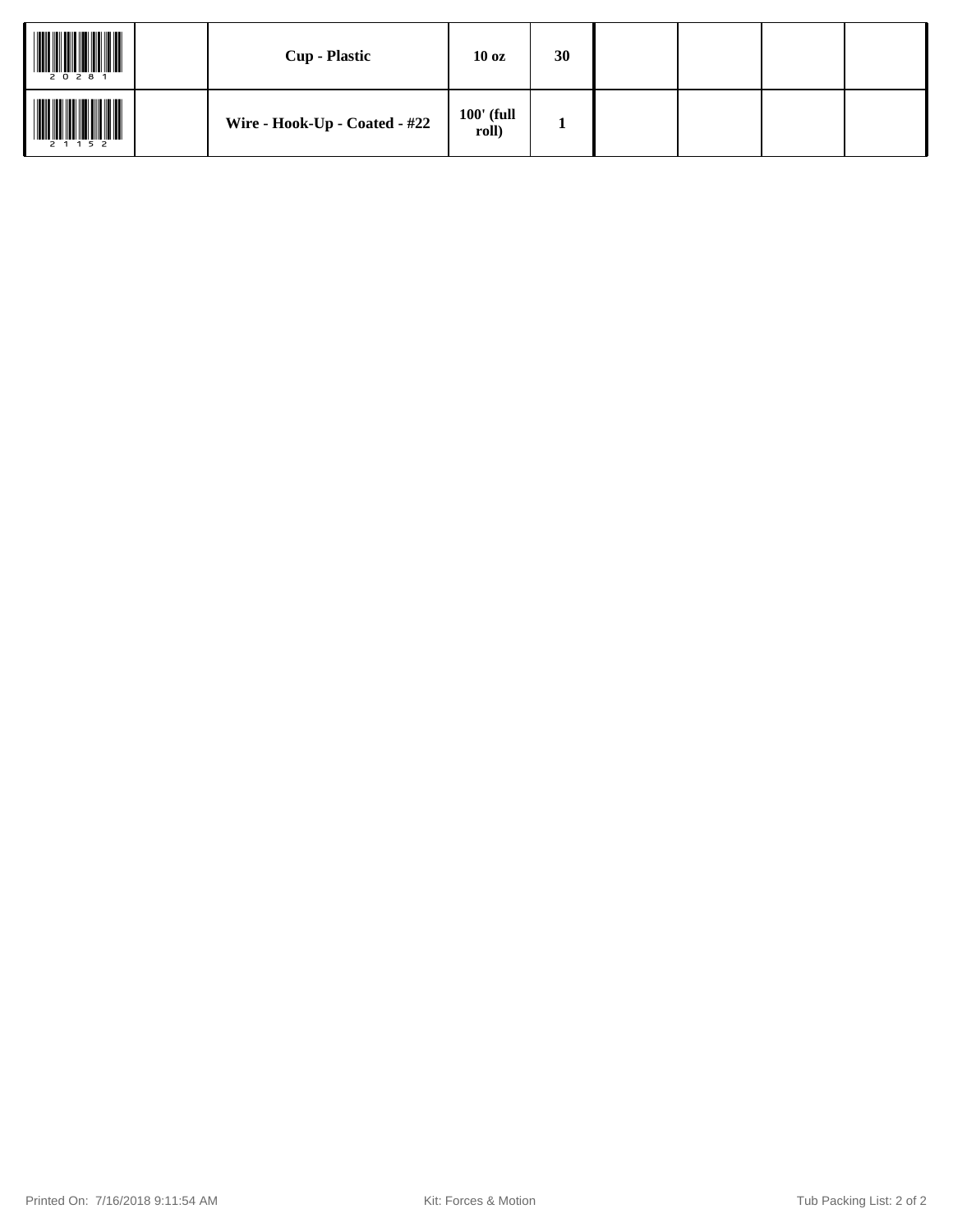

### **AMSTI TUB PACKING LIST - BASE KIT**

# **KIT: FORCES & MOTION**



## **KIT # TUB: 3**

*Please contact the materials manager with any questions or problems you might have concerning this module or for any missing or damaged items within this module. Be sure to note the assembler's initials when reporting issues. You will be held responsible for returning the materials below that have not been consumed during the activities.*

*Remarks:*

|                   |                               | Fax: (251) 665-4829<br>Phone: (251) 665-4684       |                                   |                 | E-mail: sandress@southalabama.edu |                                   |                                   |                                    |
|-------------------|-------------------------------|----------------------------------------------------|-----------------------------------|-----------------|-----------------------------------|-----------------------------------|-----------------------------------|------------------------------------|
| <b>PRODUCT ID</b> | <b>BIN</b><br><b>LOCATION</b> | <b>MATERIAL</b>                                    | <b>SIZE</b>                       | <b>QUANTITY</b> | <b>ASSEMBLER</b>                  | <b>TEACHER</b><br><b>RECEIVED</b> | <b>TEACHER</b><br><b>RETURNED</b> | <b>RETURN</b><br><b>INSPECTION</b> |
|                   |                               | <b>Block - Wood (with screw hook)</b>              | $1^{1/2}$ ' x $3^{1/2}$ '<br>x 6" | 16              |                                   |                                   |                                   |                                    |
|                   |                               | K'Nex - Connector - Blue - C7                      |                                   | 150             |                                   |                                   |                                   |                                    |
|                   |                               | K'Nex - Connector - Gold - C8                      |                                   | 500             |                                   |                                   |                                   |                                    |
|                   |                               | <b>K'Nex - Connector - Gray or Purple</b><br>$-C1$ |                                   | 360             |                                   |                                   |                                   |                                    |
|                   |                               | <b>K'Nex - Connector - Gray or Purple</b><br>$-C6$ |                                   | 150             |                                   |                                   |                                   |                                    |
|                   |                               | K'Nex - Connector - Green - C5                     |                                   | 60              |                                   |                                   |                                   |                                    |
|                   |                               | K'Nex - Connector - Red - C4                       |                                   | 630             |                                   |                                   |                                   |                                    |
|                   |                               | K'Nex - Connector - Tan - C2                       |                                   | 90              |                                   |                                   |                                   |                                    |
| 10505             |                               | K'Nex - Connector - White - C9                     |                                   | 110             |                                   |                                   |                                   |                                    |
|                   |                               | K'Nex - Connector - Yellow - C10                   |                                   | 90              |                                   |                                   |                                   |                                    |
|                   |                               | K'Nex - Rod - Blue - R3                            |                                   | 230             |                                   |                                   |                                   |                                    |
|                   |                               | K'Nex - Rod - Gold - R5                            |                                   | 350             |                                   |                                   |                                   |                                    |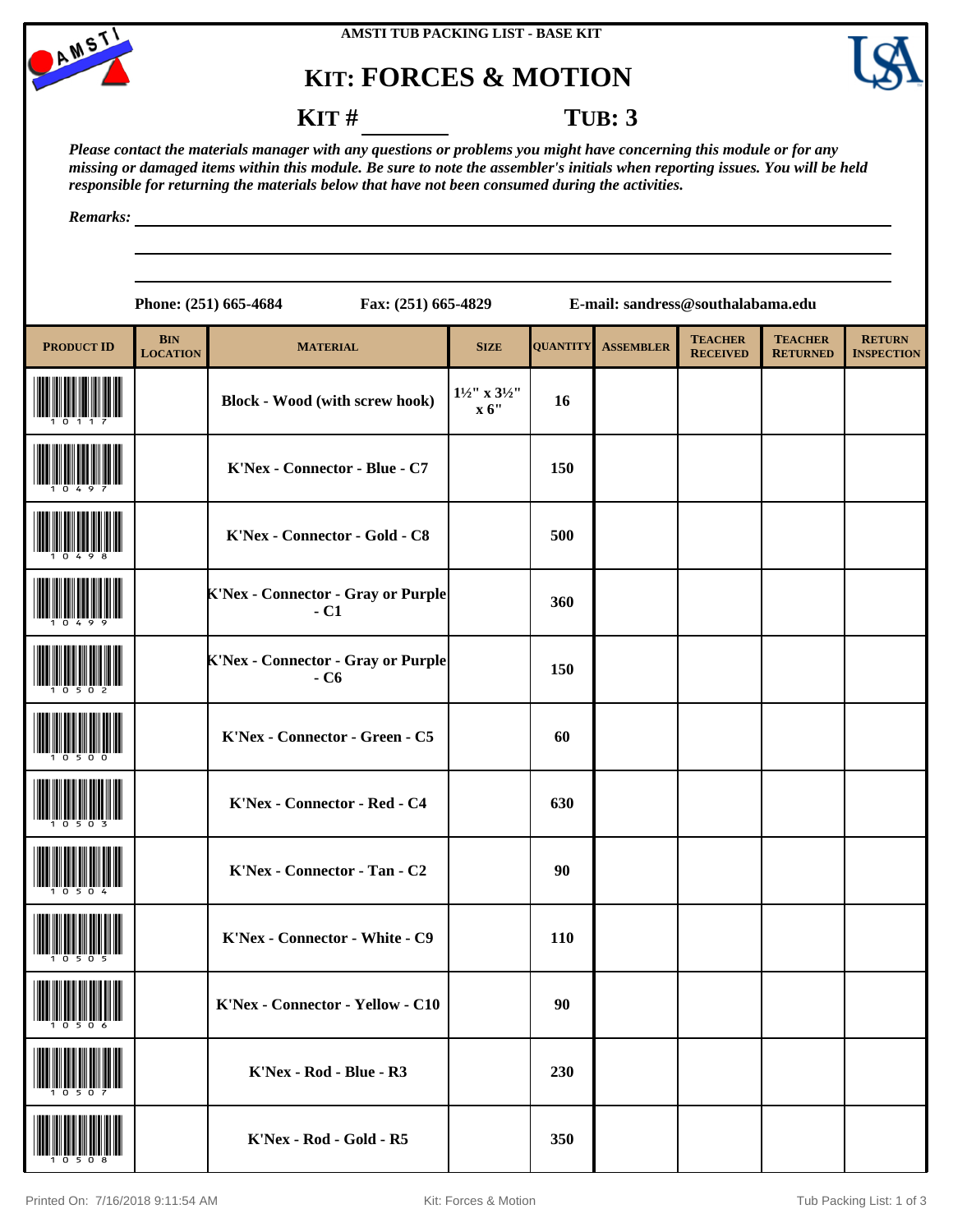|                     | K'Nex - Rod - Gray - R7                                 |                                         | 200        |  |  |
|---------------------|---------------------------------------------------------|-----------------------------------------|------------|--|--|
|                     | K'Nex - Rod - Green - R1                                |                                         | 250        |  |  |
|                     | K'Nex - Rod - Red - R6                                  |                                         | 210        |  |  |
|                     | K'Nex - Rod - White - R2                                |                                         | 360        |  |  |
|                     | K'Nex - Rod - Yellow - R4                               |                                         | 225        |  |  |
|                     | K'Nex - Tire - Black - T1                               | small                                   | 135        |  |  |
|                     | K'Nex - Tire - Black - T3                               | jumbo                                   | <b>100</b> |  |  |
|                     | <b>K'Nex - Track - Orange</b>                           | $-11' - 5''$ (3.5)<br>m)                | 5          |  |  |
|                     | K'Nex - Wheel - Gray - W1                               | small                                   | 135        |  |  |
|                     | K'Nex - Wheel - Gray - W2                               | large                                   | <b>100</b> |  |  |
| <u> Hillingan k</u> | Bag-O-Stuff 2: Aluminum Foil<br><b>Piece</b>            | $1^{\prime\prime}$ x $1^{\prime\prime}$ | $\bf 8$    |  |  |
|                     | <b>Bag-O-Stuff 2: Cassette Tape</b><br>(recording tape) | $1$ " piece                             | ${\bf 8}$  |  |  |
|                     | Bag-O-Stuff 2: Fastener - Brass                         |                                         | $\pmb{8}$  |  |  |
|                     | Bag-O-Stuff 2: Golf Tee                                 |                                         | $\pmb{8}$  |  |  |
|                     | Bag-O-Stuff 2: Nail - Wire                              |                                         | $\pmb{8}$  |  |  |
|                     | <b>Bag-O-Stuff 2: Paper Clip</b>                        |                                         | ${\bf 8}$  |  |  |
|                     | <b>Bag-O-Stuff 2: Pipe Cleaner</b>                      |                                         | ${\bf 8}$  |  |  |